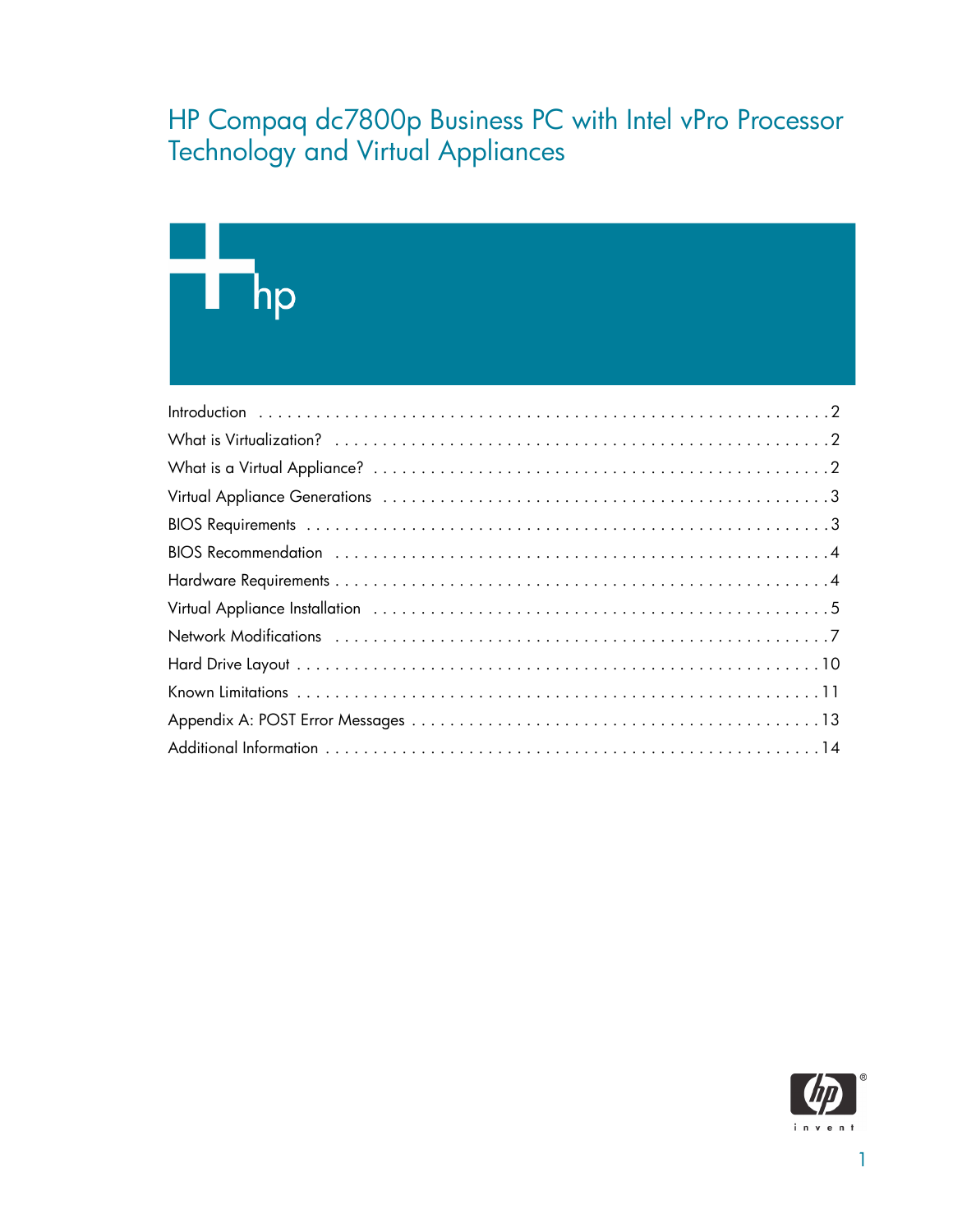### **Introduction**

Intel vPro Processor Technology\* is designed to improve management of PC systems and provide proactive security. It is a combination of Intel AMT (Active Management Technology) and Intel VT (Virtualization Technology).

Intel AMT provides several defense mechanisms against malicious software attacks:

- System Defense to monitor and control network traffic.
- Network Outbreak Containment to isolate a compromised system.
- Agent Presence to detect malfunctioning software.

In addition to the system protection Intel AMT provides, the hardware virtualization capabilities of Intel VT allows for a "virtualized layer" of protection. This virtualized layer protection is accomplished by what is known as a Virtual Appliance (VA).

The HP Compaq dc7800p Business PC is Intel vPro Processor Technology compliant.

The HP Compaq dc7700p Business PC is fully Intel vPro Processor Technology compliant and readily supports Virtual Appliances with the appropriate BIOS update. See "BIOS Requirements" on page 3 for \*details.

\*The HP dc7800p and dc7700p PCs are enabled for Intel vPro Processor Technology. Some functionality of this technology, such as Intel Active Management Technology and Intel Virtualization Technology, requires additional 3rd party software to run. Availability of future "virtual appliance" applications for Intel vPro Processor Technology is dependant on 3rd party software providers. Compatibility of this generation of Intel vPro Processor Technology-based hardware with future "virtual appliances" and Microsoft Windows Vista operating system is yet to be determined.

#### What is Virtualization?

Virtualization is an abstraction layer that separates physical system resources from an operating system. It allows a single processor to run multiple operating systems simultaneously and independently through the use of a Virtual Machine Monitor (VMM). A VMM is also known as a hypervisor and is software that handles the sharing of system resources between different operating systems running beneath it.

Intel Virtualization Technology (VT) provides hardware support for virtualization. This simplifies the need for complex VMM software. A Light-weight Virtual Machine Monitor (LVMM) can be used instead of a full VMM.

## What is a Virtual Appliance?

A Virtual Appliance is a virtualized environment that runs independently yet concurrently with the Client Operating System (COS). It is transparent to the COS and the user. The purpose of a VA is to protect the COS from malicious software attacks and provide automatic security updates without user intervention.

A VA is composed of several components: an LVMM, a Service OS (SOS), and embedded applications. The LVMM, along with Intel VT, virtualizes the VA from the COS. The SOS executes the embedded applications within the VA. Using a management console, IT personnel can control a VA. VA packages are available through third party vendors such as Symantec or Altiris.

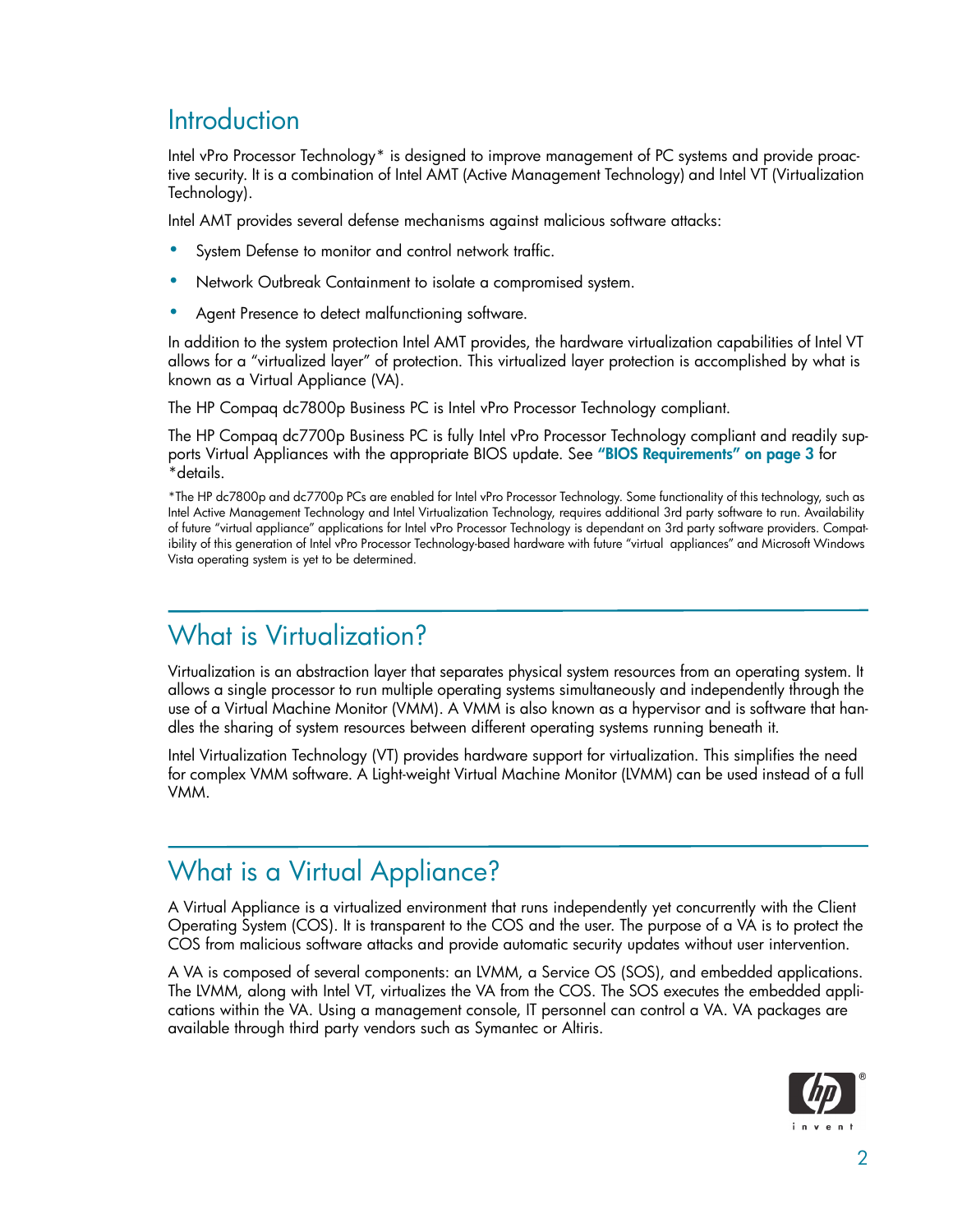## Virtual Appliance Generations

Virtual Appliance 2.0 features include:

- SOS based on Windows CE 5.0
- COS is Windows XP 32-bit
- Supports AMT 2.1 and later

The HP Compaq dc7700p Business PC shipped in 2006 and will have a VA 2.0 compliant BIOS available in September 2007 (see "BIOS Requirements" on page 3).

The version of VA 2.0 on the HP Compaq dc7700p is VA 2.0.1, which is VA 2.0 with an Intel LVMM hotfix. For the purposes of this white paper, VA 2.0 is listed to avoid confusion. See "Known Limitations" on page 11.

Virtual Appliance 2.6 features include:

- All features of VA 2.0
- Support for AMT 3.0

VA 2.6 is backwards compatible with VA 2.0 and supports both HP Compaq dc7700p and dc7800p Business PCs. The HP Compaq dc7800p Business PC shipped in 2007.

#### BIOS Requirements

The HP Compaq dc7800p Business PC uses the 786F1 BIOS family. Use BIOS version 1.04 or later for best compatibility and performance with VA 2.6.

The HP Compaq dc7700p Business PC uses the 786E1 BIOS family. Use BIOS version 3.03 or later for best compatibility and performance with VA 2.0 and VA 2.6.

Intel Virtualization Technology must be enabled in F10 Setup before a VA can be launched. VT is disabled by default in F10 Setup.

A VA can be installed with VT enabled or disabled, although some VA installers may warn users that VT is disabled during installation. If VT is disabled during installation, enter F10 Setup and enable VT after the installation is complete.

There are two kinds of Intel Virtualization Technology: VTx and VTd.

Intel Virtualization Technology for IA-32 processors (VTx) deals with virtualization at the processor level. This must be enabled for a VA to function.

Virtualization Technology Directed I/O (VTd) is an extension of VTx and deals with virtualization at the chipset level. VTd provides the capability to control DMA accesses and direct them to specific domains which are regions in physical memory.

All Core 2 Duo processors support VTx. More advanced versions of Core 2 Duo also support VTd in addition to VTx. Depending on which VT is supported by the processor, one or both options may appear in F10 Setup.

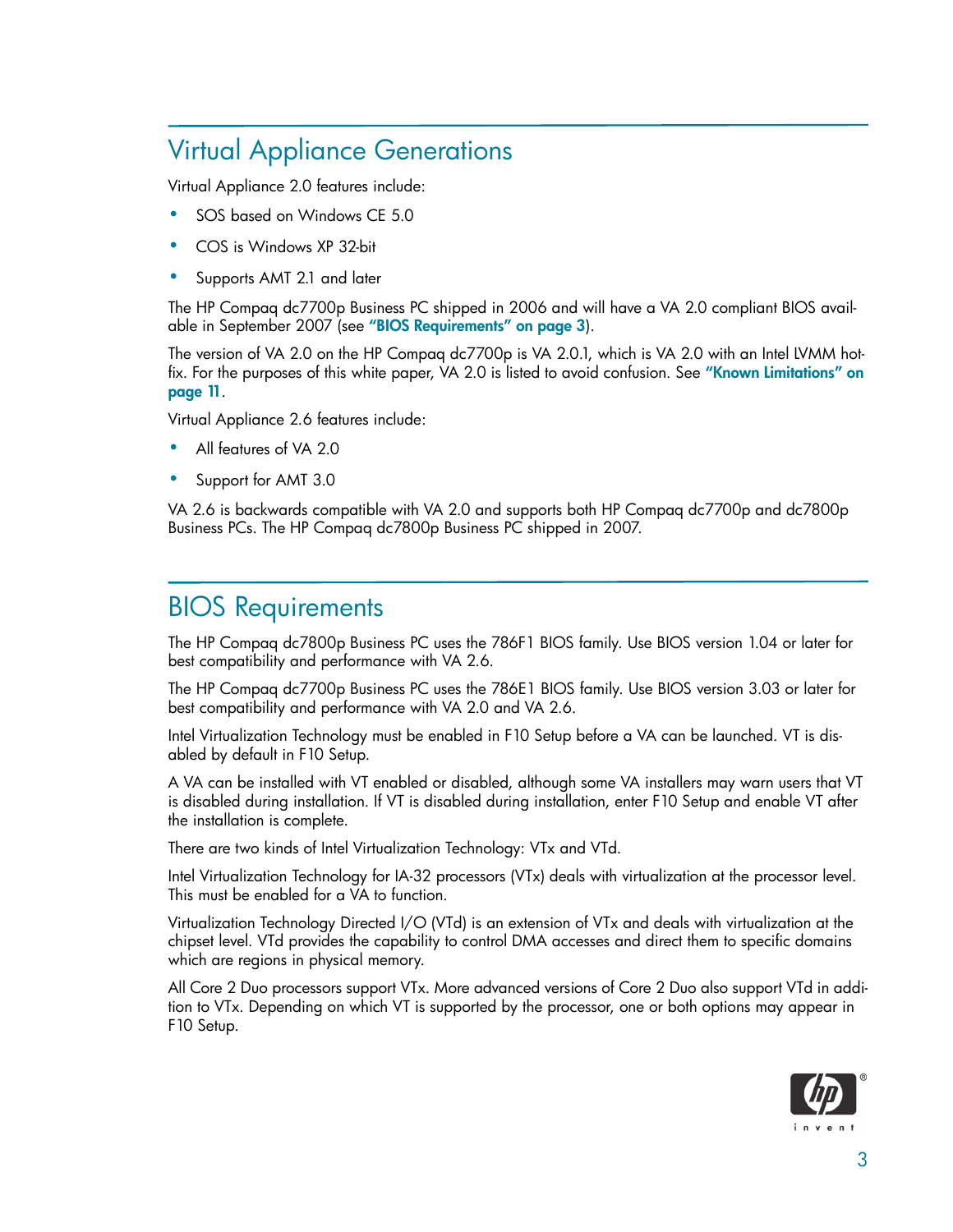The VT options are located in the **Security** tab in F10 Setup.

For the HP Compaq dc7700p Business PC, go to:

#### **• Security > OS Security > Virtualization Technology (VTx)**

For the HP Compaq dc7800p Business PC, go to:

**• Security > System Security > Virtualization Technology (VTx)**

#### **• Security > System Security > Virtualization Technology Directed I/O (VTd)**

If the processor supports Intel Trusted Execution Technology (TxT), then that option will also appear under **System Security** below the VT options on a HP Compaq dc7800p Business PC. TxT is a processor feature that protects data on the system and verifies that the system is loading from a known safe state. TxT is not required for VA2.0 or VA2.6.

### BIOS Recommendation

HP recommends that administrators set an F10 Setup password and a MEBx password when deploying Virtual Appliances. HP also recommends that IT administrators disable **Removable Media Boot** in F10 Setup, located at: **Storage > Storage Options > Removable Media Boo**t

This prevents malicious users from bypassing the SOS boot.

#### Hardware Requirements

An Intel vPro processor technology capable system is required to use a VA.

VA 2.0 requires the following hardware:

- Intel Core 2 Duo processor (E6x00)
- Intel Q965 with ICH8-DO chipset
- Intel 82566DM Network Interface Controller

A TPM is needed for VA 2.0 is to hash the VA boot record. It has to be unhidden, but does not have to be enabled.

VA 2.6 must have the following hardware:

- Intel Core 2 Duo processor (E6x50)
- Intel Q35 with ICH9-DO chipset
- Intel 82566DM Network Interface Controller
- 1.2 TCP compliant TPM

The HP Compaq dc7700p Business PC is an Intel vPro processor technology branded system that meets all Intel vPro processor technology hardware requirements and supports VA 2.0 and VA 2.6 with the appropriate BIOS update.

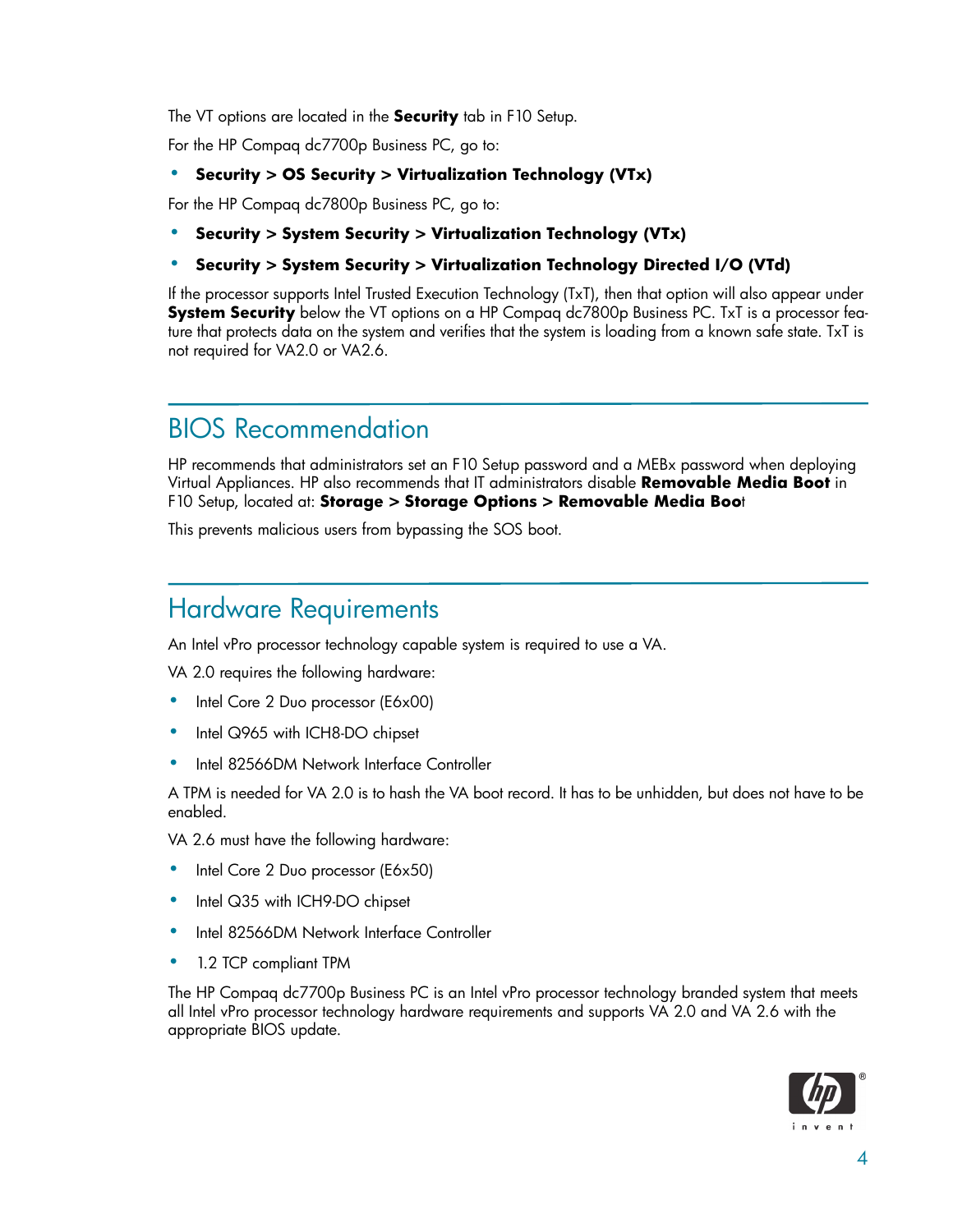The HP Compaq dc7800p Business PC is an Intel vPro processor technology branded system that meets all Intel vPro processor technology hardware requirements and supports VA 2.6.

In addition to the hardware requirements, HP recommends that the system has a minimum of 1-GB RAM.

#### Virtual Appliance Installation

Currently, VA 2.0 and VA 2.6 must be installed on a system with Windows XP 32-bit. The system must meet or exceed the hardware and BIOS requirements mentioned in the previous sections.

The following provides an example of a VA 2.6 appliance installation:

- 1. Run the VA Setup file.
- 2. Follow the directions from the installer.
- 3. Reboot the system.
- 4. If necessary, enable VT in F10 Setup, and then reboot.
- 5. Go into the MEBx by pressing **Ctrl+P** during POST.
- 6. Type the MEBx password.

#### 7. Select **Intel AMT Configuration**.

The VA Configuration option will now be available at the bottom of the AMT Configuration list.



Figure 1 VA Configuration option in the MEBx

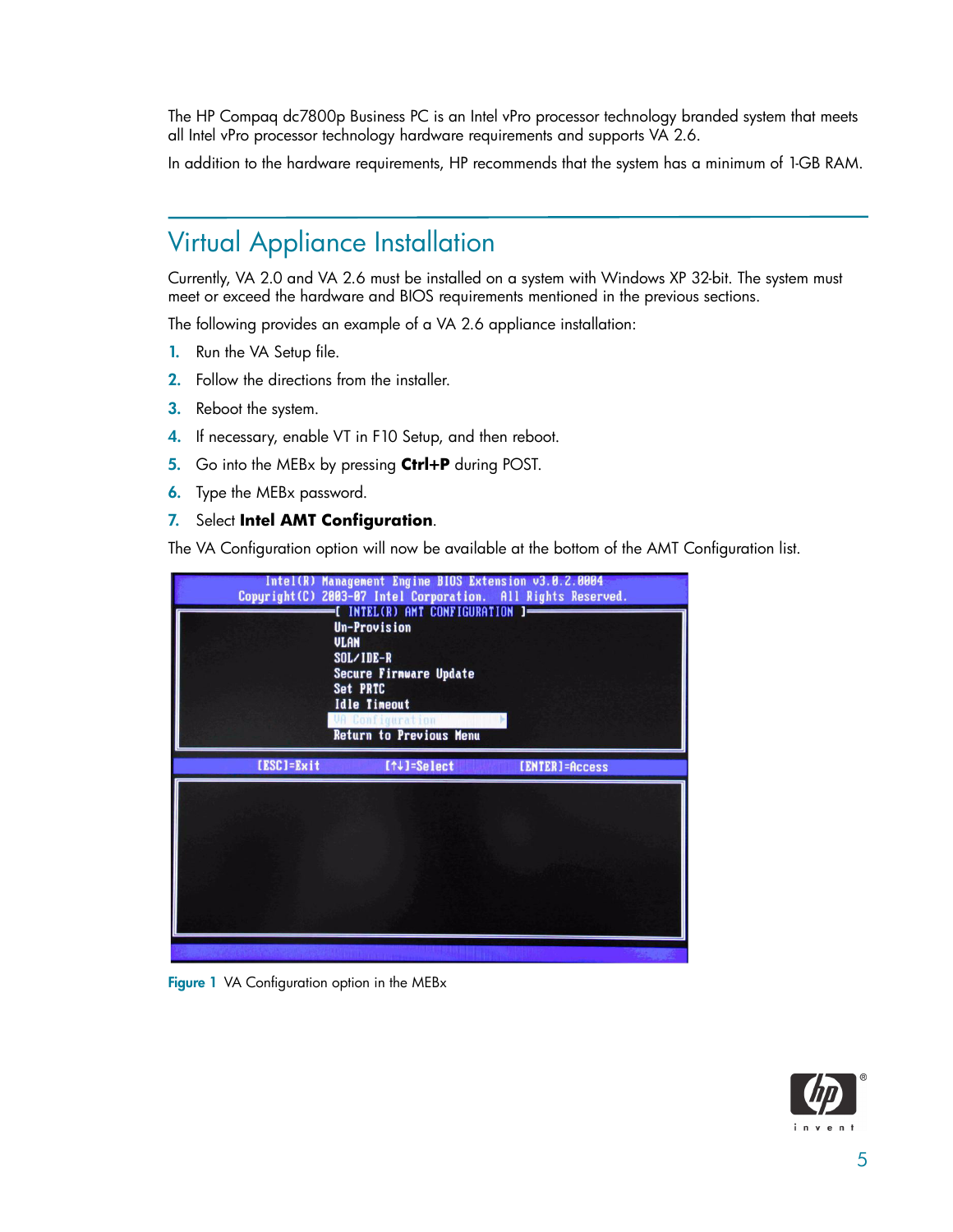#### 8. Enable VA Support.



#### Figure 2 VA Support Enabled

9. Set **Verified Boot Policy** to **Verified Boot and Halt**.



Figure 3 Verified Boot Policy set to Verified Boot and Halt

10. Exit MEBx and boot into the operating system.

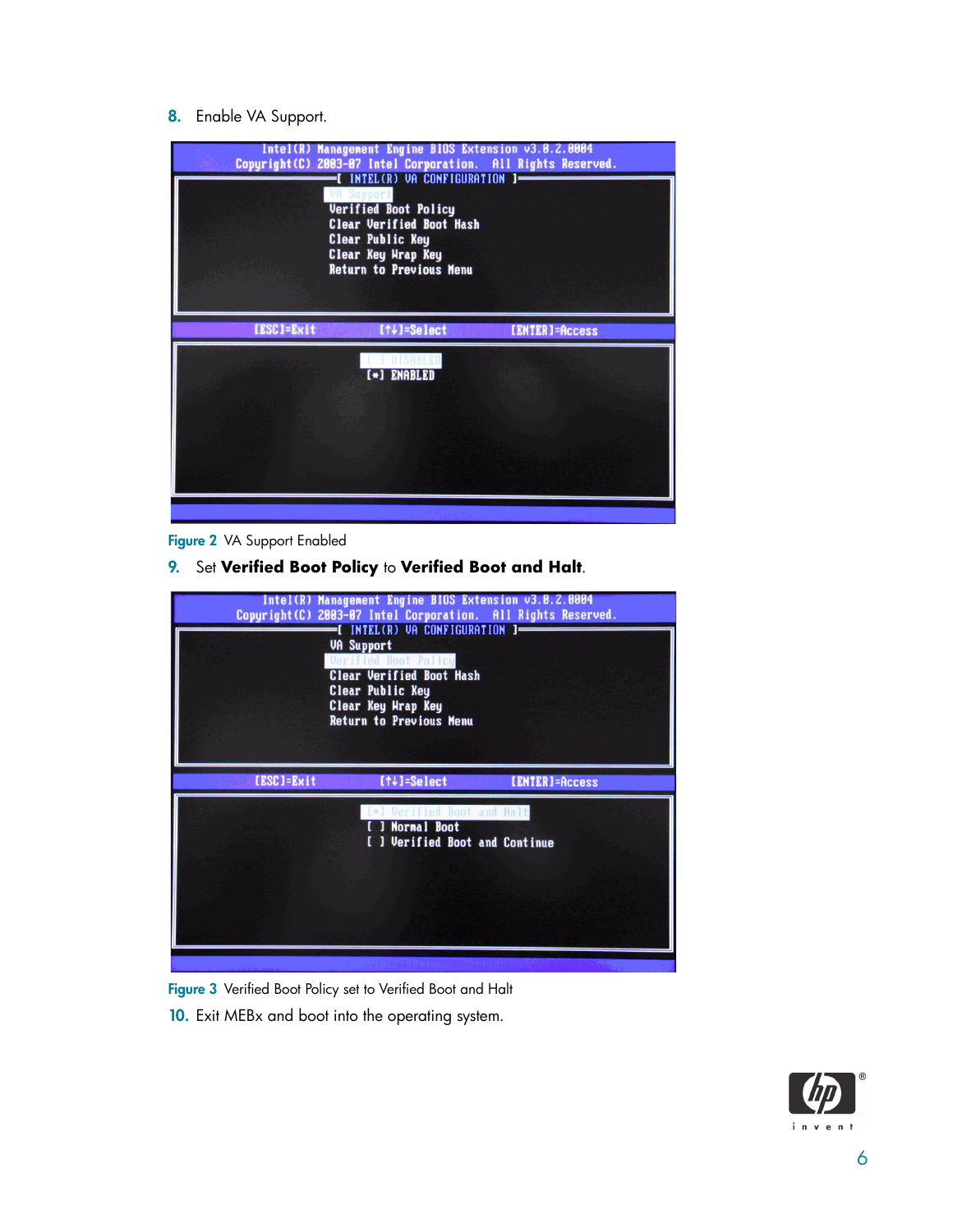A VA can be uninstalled. This can be because a VA is no longer needed or the user wants to install a different VA. Only one VA can be installed at any given time.

The following provides an example of a VA 2.6 appliance uninstallation:

- 1. Run the VA uninstallation file.
- 2. Reboot the system.

The ME firmware will display an error stating that VA has been uninstalled with the VA boot policy set to Verified Boot and Halt. You will then see the 2221 POST error message (see "Appendix A: POST Error Messages" on page 13).

- 3. Cycle power to the system and go into the MEBx by pressing **Ctrl+P** during POST.
- 4. Enter the MEBx password.
- 5. Select **Intel AMT Configuration**.
- 6. Select **VA Configuration** at the bottom of the list and change the **VA Boot Policy** to **Normal Boot**.

Depending on the BIOS version, the system may reboot and then display the 2228 POST message (see "Appendix A: POST Error Messages" on page 13). This is an informational message that lets the user know that VTx has automatically been disabled. Press **F1** to continue the boot process.

The system boots normally to Windows XP.

#### Network Modifications

The installation of a VA causes the onboard network controller to be virtualized. The COS is no longer in control of the physical network device. Instead, the COS is in control of a virtual version of the network device and the SOS is in control of the physical network device.

The network device virtualization will cause the Device ID and name string of the Intel 82566DM network adapter to change. This should result in "new hardware found" message and the installation of Intel virtual network drivers.

All other network devices will be virtualized away. This means:

- Vendor and Device ID will be changed to 8086h / 10B8h.
- Moved to System Devices as an Unsupported Virtual Network Device.
- No driver is installed for unsupported devices.
- Although device is non-operational, system resources will be used.

The purpose of this network device virtualization is for security reasons. Network traffic can be monitored and filtered through the Intel 82566DM network controller, but this cannot be done with any other network devices. Therefore, no other network devices can be functional when a VA is installed.

The virtualization of the network adapter will cause network packets to be redirected to the SOS in the SOS partition, which can impact network traffic performance. If additional network packet monitoring and filtering are applied, network performance may be impacted.

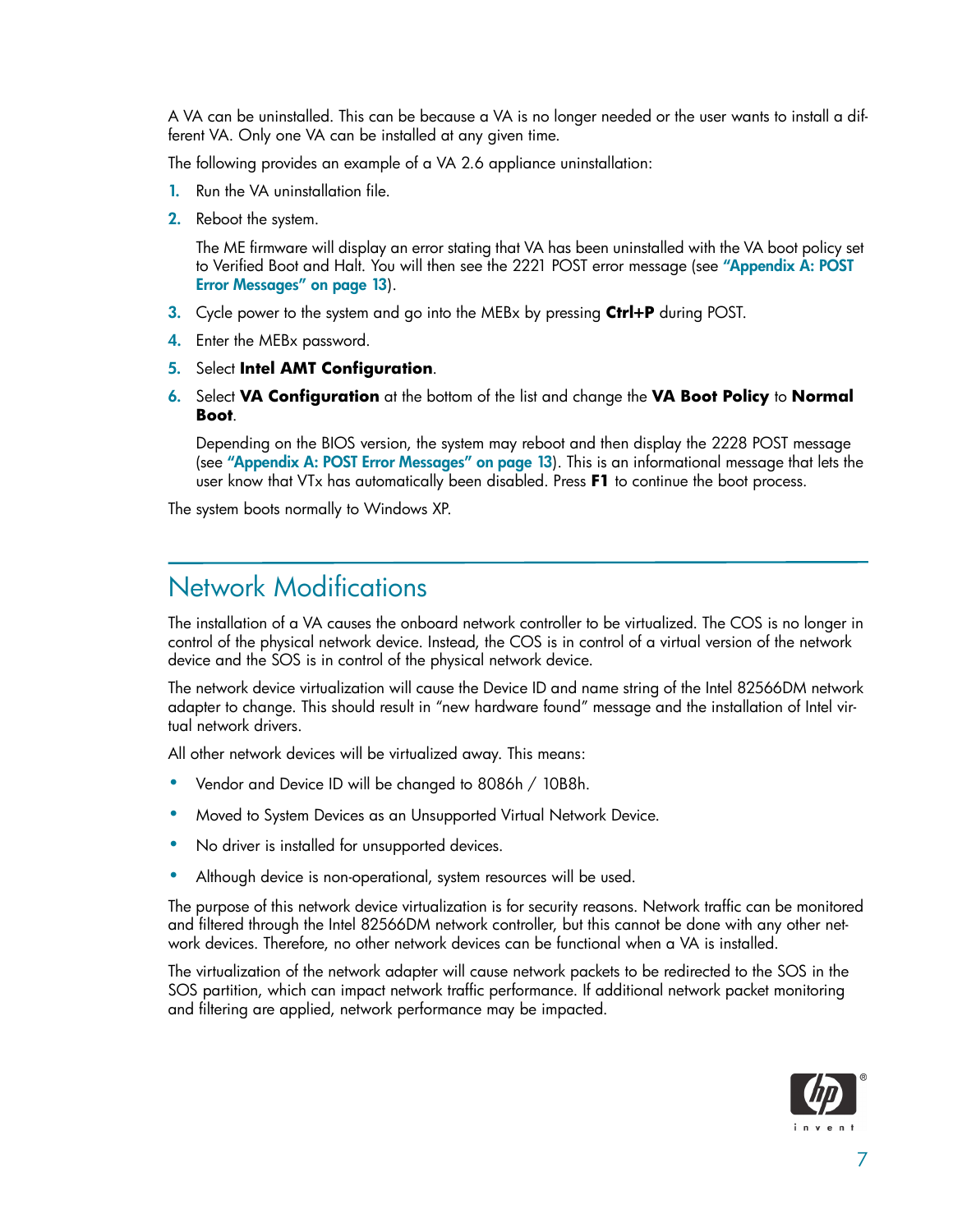The following is an example of a system with two network devices, the Intel 82566DM and a Broadcom, before a VA is installed.



Figure 4 Two Network Devices - Intel 82566DM and Broadcom

After the VA is installed, the Intel 82566DM NIC is renamed Intel Virtual 82555 Gigabit Network Connection.

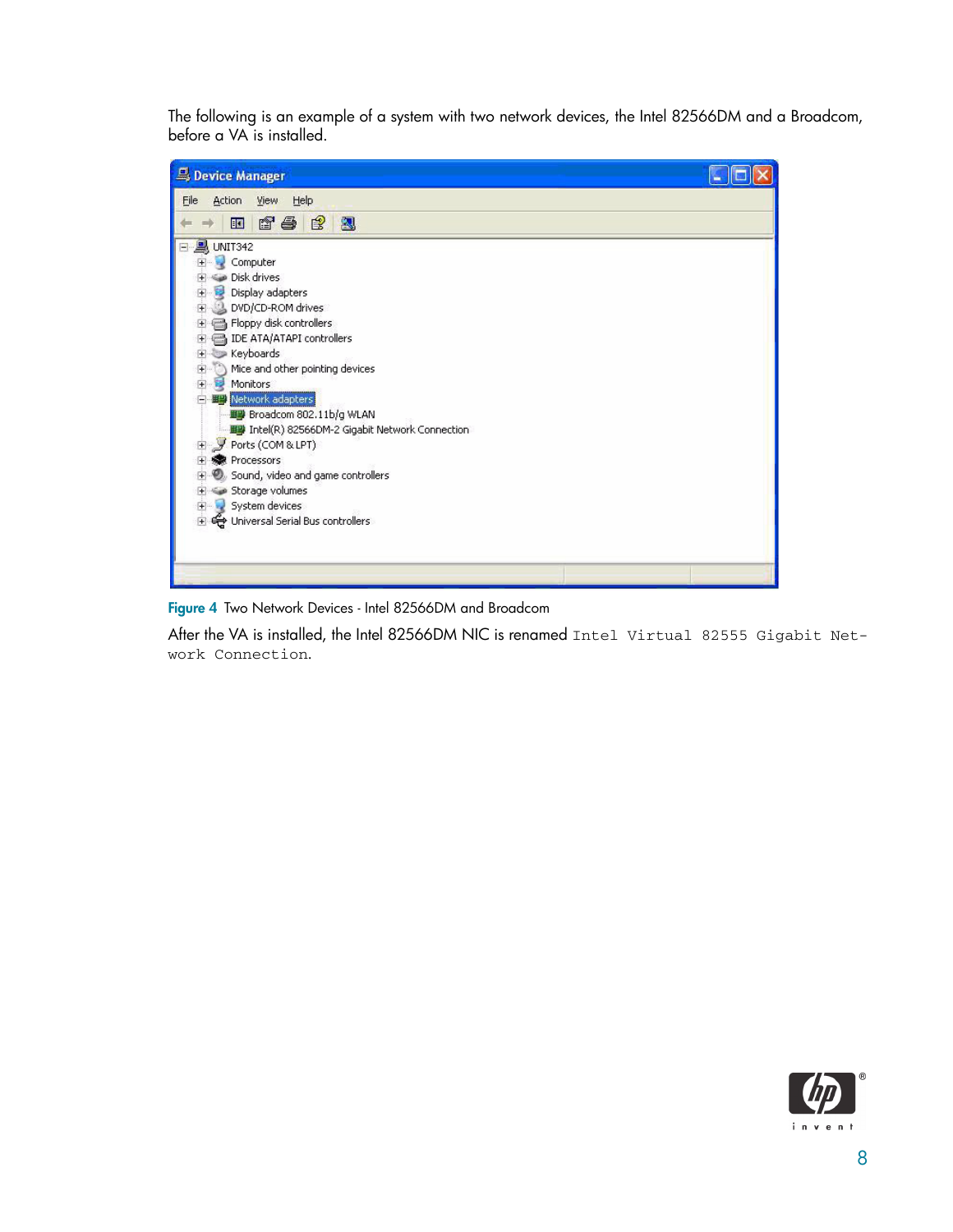Notice that the Broadcom network device is no longer under **Network Adapter**s in Device Manager.



Figure 5 Virtualized Intel 82566DM Network Controller

After the VA is installed, the Broadcom network device is renamed Unsupported Virtual Network Device and moved to **System Devices** in Device Manager.

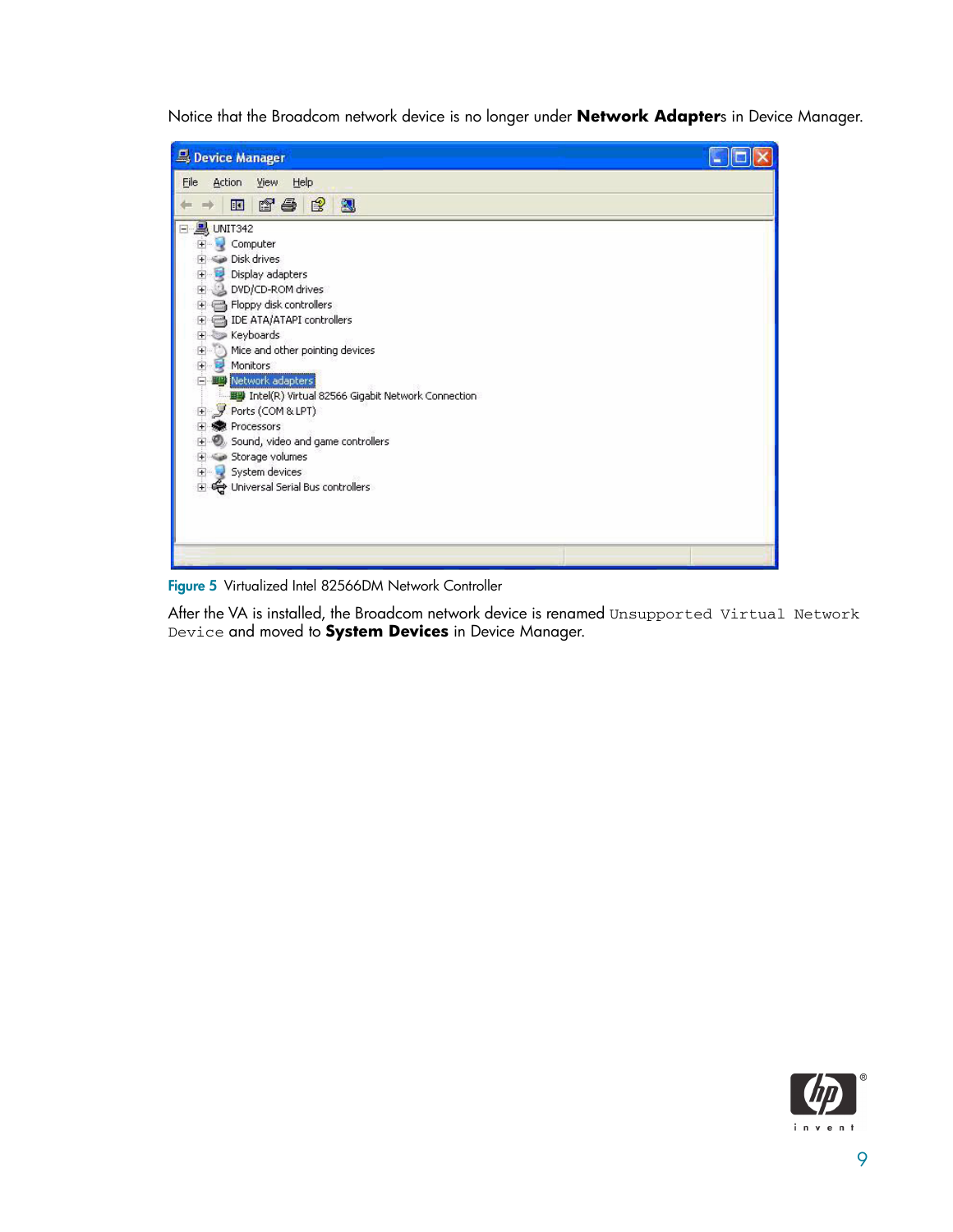

Figure 6 Unsupported Virtual Network Device

## Hard Drive Layout

A VA is located on its own hard drive partition, called the Service OS partition, to isolate it from the Client operating system. Since the VA is an isolated entity that does not require COS interaction, it is much more resistant to malicious software.

HP Compaq dc7700p and dc7800p Business PCs have a 102MB SOS partition at the end of the hard drive. This partition is empty and is of type 72h. Once a VA is installed, the partition will become type 71h. The VA loaded in the SOS partition will be in a single binary image.

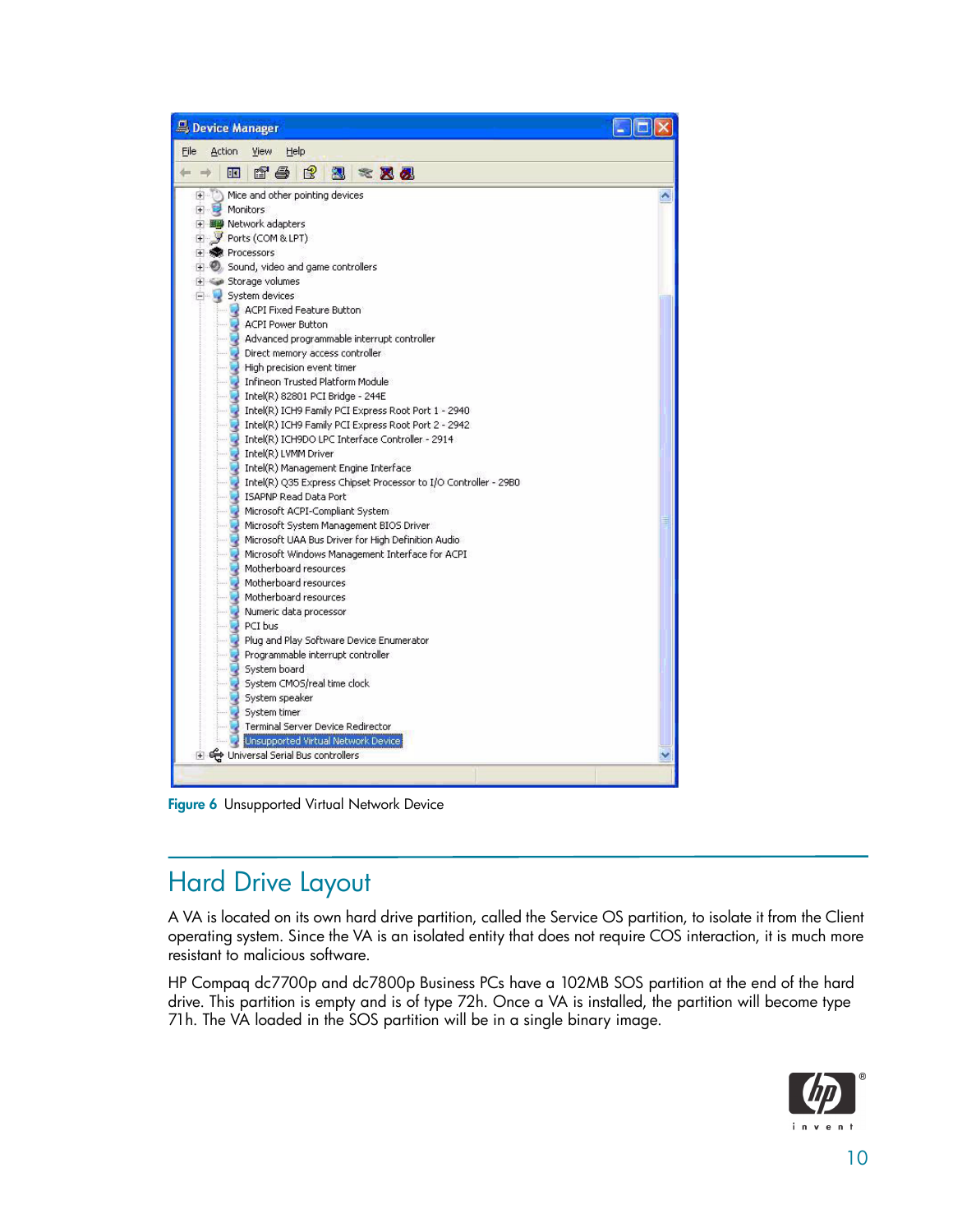The SOS partition is not formatted or given a hard drive letter. It does not have a file system and is not accessible through normal means.

The HP Backup and Recovery partition is located in between the COS partition and the SOS partition.



#### **Beginning of HDD**

End of HDD

Figure 7 HP Compaq dc7700p and dc7800p hard drive layout

#### Known Limitations

- Intel vPro technology currently supports only a single VA. You will need to select the right VA to suit your needs.
- VA 2.6 is available at time of launch of the HP Compaq dc7800p Business PC but will only support Windows XP as the COS. There is no Vista support for VA 2.6.
- VAs do not support RAID configurations at this time.
- VAs do not support more than two processor cores at this time. Therefore, quad core processors such as the Intel Q6xxx are not supported.
- VAs do not support AMT 1.0. The system must be in AMT 2.x or AMT 3.0 mode.
- VAs do not support any other network cards besides the onboard Intel 82566DM network controller.
- Installation of a VA to a system with multiple hard drives might encounter complications. This is due to the Windows XP plug n' play (PnP) algorithms using an in-place reorder mechanism for PnP enumeration.

More details on this issue can be found in the Microsoft Knowledge Base Article at: http://support.microsoft.com/kb/825668/en-us

To work around this issue, the IDE-R controller in Device Manager must be disabled and the system rebooted before installing the VA. Once this is done, Windows XP will only see one IDE controller and enumerate the hard drives properly. The IDE-R controller appears as a standard dual channel PCI IDE controller.

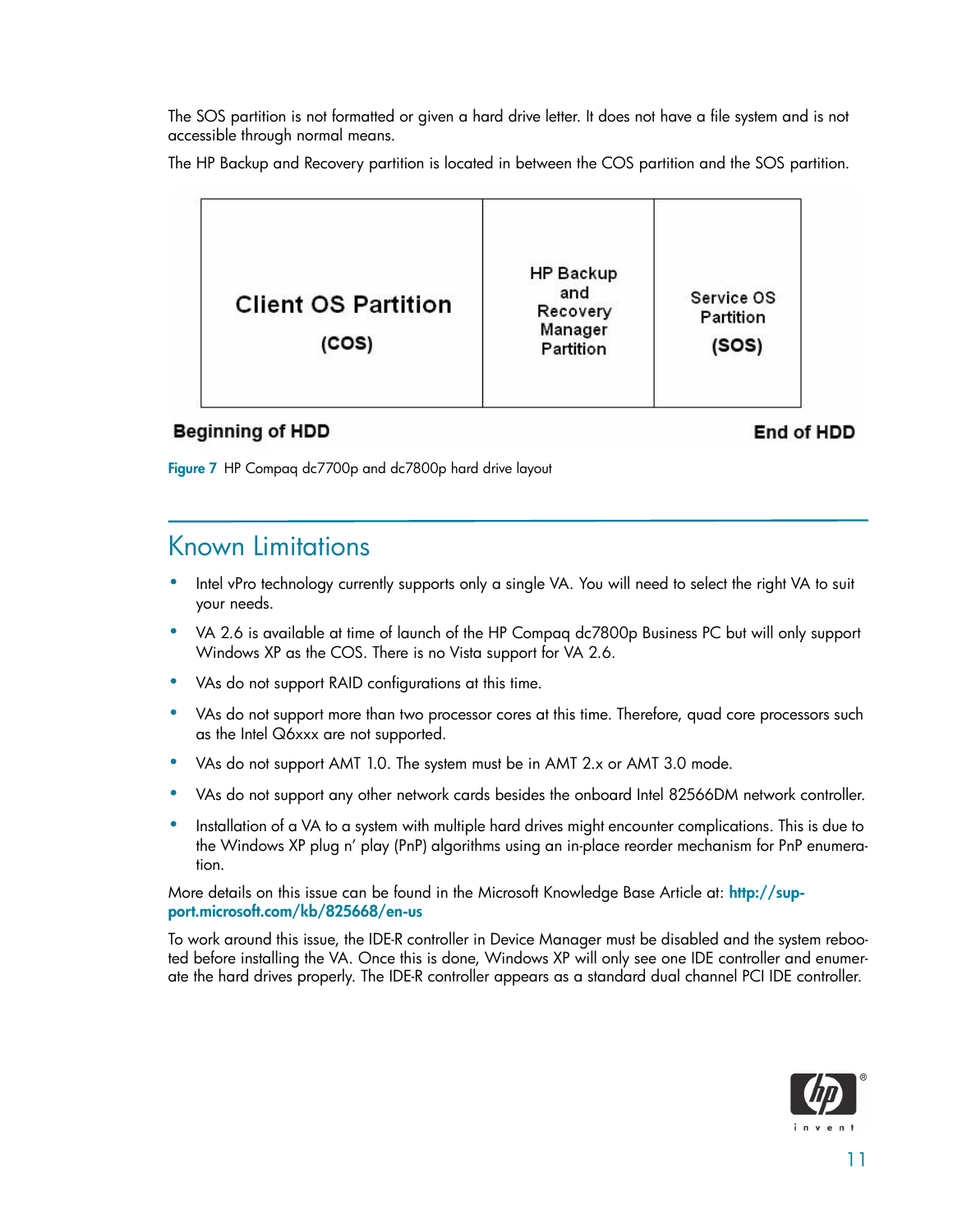| Device Manager                                                                                                                                                                                                                                                                                                                                                                                                                                                                              |  |  |  |  |
|---------------------------------------------------------------------------------------------------------------------------------------------------------------------------------------------------------------------------------------------------------------------------------------------------------------------------------------------------------------------------------------------------------------------------------------------------------------------------------------------|--|--|--|--|
| Help<br>File<br>Action<br>View                                                                                                                                                                                                                                                                                                                                                                                                                                                              |  |  |  |  |
| 窤<br>@"争<br>図<br><b>* X &amp;</b><br>80                                                                                                                                                                                                                                                                                                                                                                                                                                                     |  |  |  |  |
| HPTEST<br>Computer<br>Disk drives<br>Display adapters<br>$+$ $-$<br>DVD/CD-ROM drives<br>$\ddot{}$<br>Floppy disk controllers<br>$\overline{+}$<br>Floppy disk drives<br>$+$<br>IDE ATA/ATAPI controllers<br>Intel(R) ICH8 4 port Serial ATA Storage Controller - 2820<br>Primary IDE Channel<br>Primary IDE Channel<br>Secondary IDE Channel<br>Secondary IDE Channel<br>Standard Dual Channel PCI IDE Controller<br>Keyboards<br>$\overline{+}$<br>Mice and other pointing devices<br>$+$ |  |  |  |  |

Figure 8 IDE-R controller in Device Manager

- There are restrictions in the way hard drives can be duplicated using duplication software, such as Symantec Ghost, once a virtual appliance is installed. Hard drive cloning through software means is only possible for same sized hard drives. This is because of the LVMM and the way it boots.
- A system with a VA installation cannot swap out its booting hard drive with another hard drive. The hash check will fail and the system will not boot.
- VA 2.0 appliances on the dc7700p systems require the 2.0.1 LVMM hotfix from Intel. Without this hotfix, the following symptoms may be seen:
	- Failure to load LVMM with error code of 0x81.
	- Failure to load Windows XP with the KB909095 Microsoft patch applied (or other patches that update NTOSKRNL.EXE to a version greater than 5.1.2600.2774). This patch is included in the preinstall image shipping with the dc7700p.
	- Failure to resume from S3.

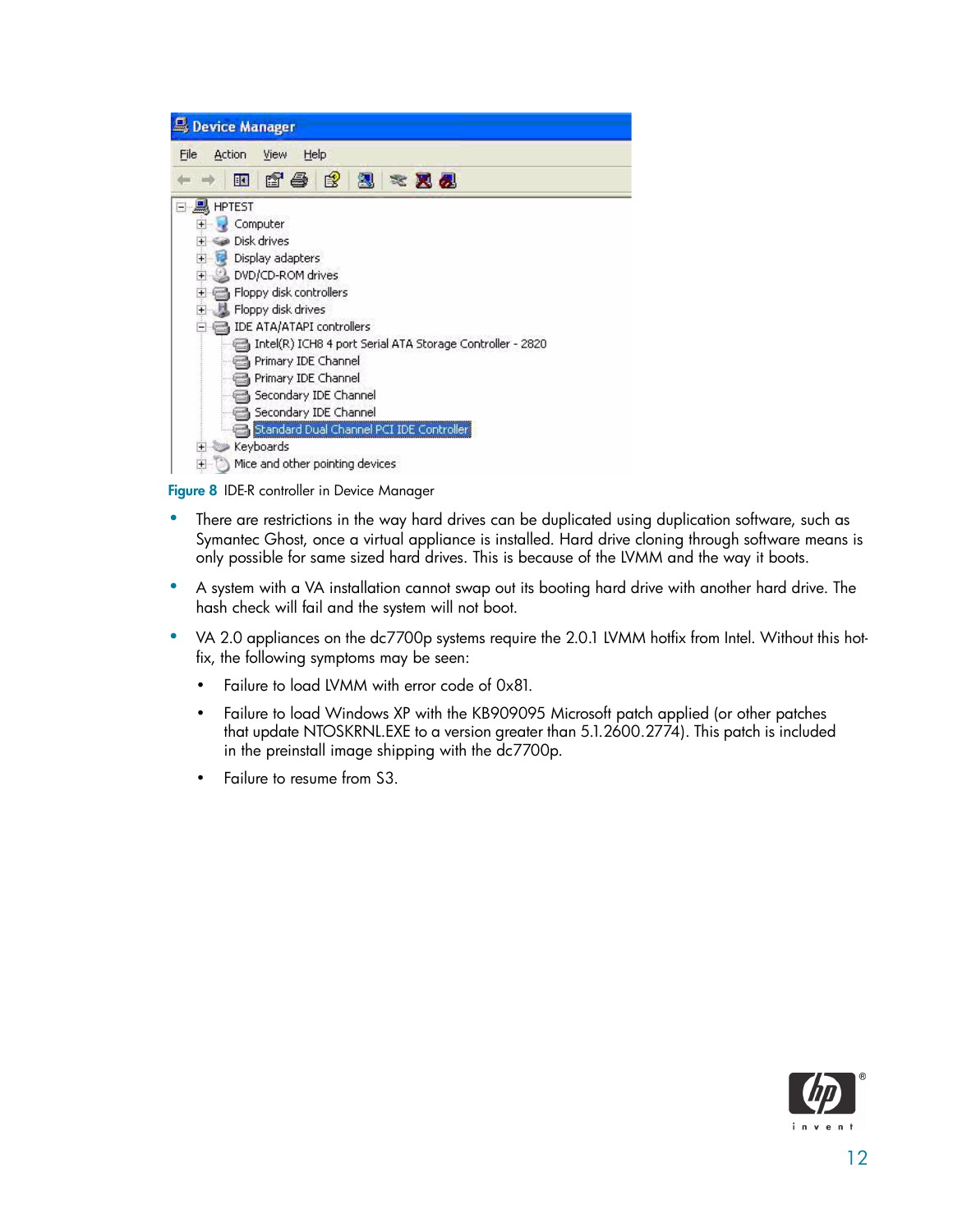## Appendix A: POST Error Messages

The following are POST error messages related to VA problems during system boot.

| <b>Post Error</b> | <b>Message</b>                                              | <b>Suggested Action</b>                                                                                                                                                                                                                                                                                                                        | <b>VA Version</b><br>Applicable |
|-------------------|-------------------------------------------------------------|------------------------------------------------------------------------------------------------------------------------------------------------------------------------------------------------------------------------------------------------------------------------------------------------------------------------------------------------|---------------------------------|
| 2213-EIT Failure  | Hardware for VA support not<br>present.                     | Ensure Intel AMT is enabled and a VT-<br>capable processor is installed.                                                                                                                                                                                                                                                                       | 2.x                             |
| 2214-EIT Failure  | VA partition corrupt or missing.                            | Ensure drive with VA image is installed<br>correctly.                                                                                                                                                                                                                                                                                          | 3.x                             |
| 2215-EIT Failure  | VA boot record read failure.                                | Ensure drive with VA image is installed<br>correctly.                                                                                                                                                                                                                                                                                          | 2.x                             |
| 2221-EIT Failure  | VA partition corrupt or missing.                            | Enter MEBx setup and change Verified<br>Boot Policy to continue normal boot.                                                                                                                                                                                                                                                                   | 2.x                             |
| 2222-EIT Failure  | Unknown boot policy returned<br>from MEBx.                  | Upgrade ME firmware. Re-flash BIOS.                                                                                                                                                                                                                                                                                                            | 2.x                             |
| 2223-EIT Failure  | VT must be enabled to launch VA.                            | Enter F10 Setup and enable Intel Virtu-<br>alization Technology.                                                                                                                                                                                                                                                                               | $2.x$ and $3.x$                 |
| 2224-EIT Failure  | Embedded Security must be avail-<br>able to launch VA.      | Enter F10 Setup and set Embedded<br>Security Device to Device Available.                                                                                                                                                                                                                                                                       | 2.x                             |
| 2225-EIT Failure  | VT-d must be enabled to launch<br>VA.                       | Enter F10 Setup and enable Intel Virtu-<br>alization Technology Directed I/O.                                                                                                                                                                                                                                                                  | 3.x                             |
| 2226-EIT Failure  | TXT must be enabled to launch VA.                           | Enter F10 Setup and enable Trusted<br>Execution Technology.                                                                                                                                                                                                                                                                                    | 3.x                             |
| 2227-EIT Failure  | Embedded Security must be<br>enabled to launch VA.          | Enter F10 Setup and set Embedded<br>Security Device support to Enable.                                                                                                                                                                                                                                                                         | 3.x                             |
| 2228              | EIT uninstall has automatically dis-<br>abled VT.           | No action required. For some BIOS<br>versions, VT is disabled after uninstall-<br>ing a VA. Virtualization Technology<br>should be turned off when not in use<br>for security reasons. This is done to<br>protect your system from malicious<br>attacks. To re-enable VT, enter F10<br>Setup and set Virtualization Technol-<br>ogy to Enable. | 2.x                             |
| 2229-EIT Failure  | VA does not support processors<br>with more than two cores. | Replace processor with a single or<br>dual core processor.                                                                                                                                                                                                                                                                                     | 2.x                             |